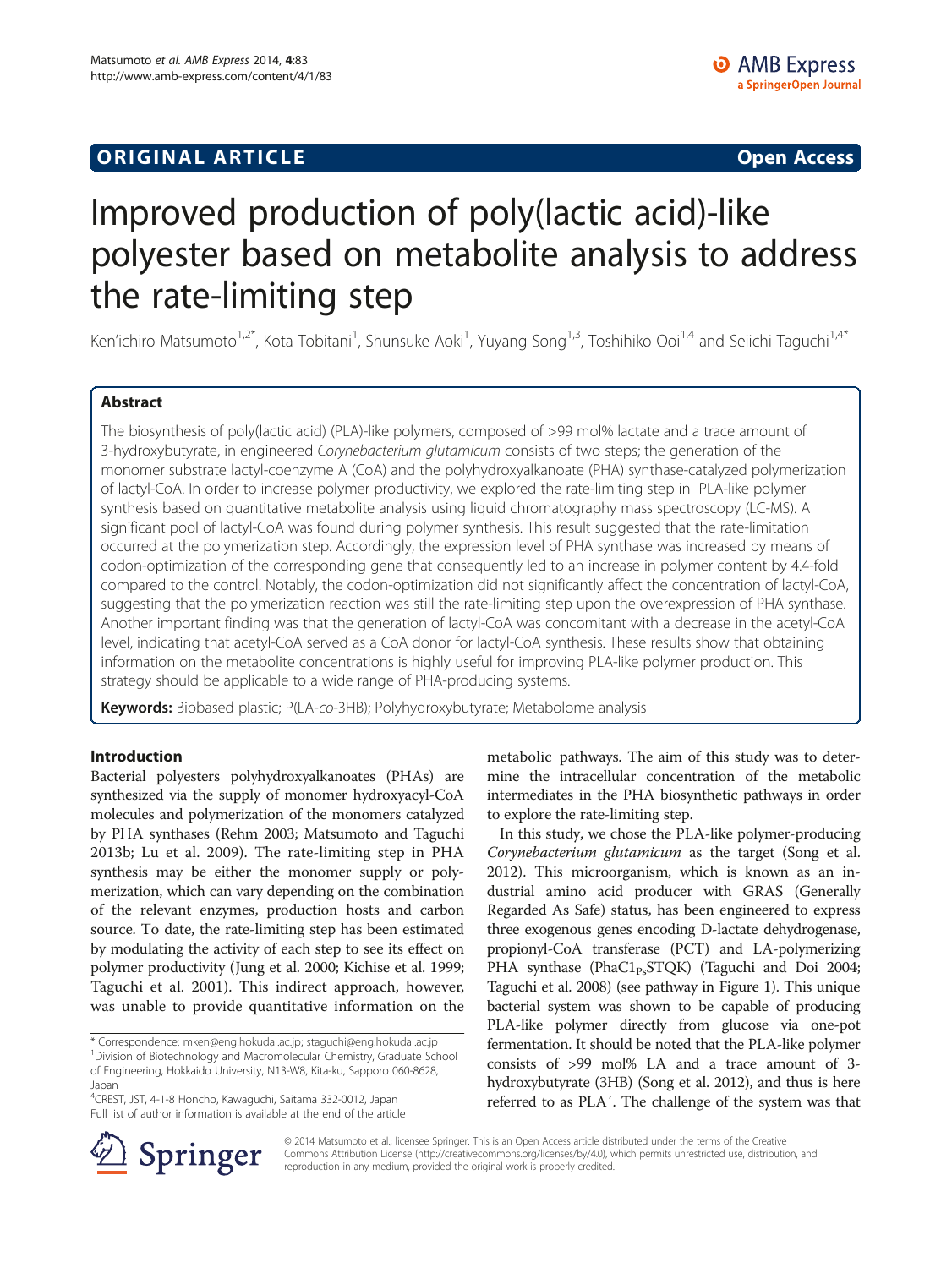<span id="page-1-0"></span>

had to be overcome was the low productivity of the polymer (0.03 g/L) compared to typical bacterial PHAs.

To meet this challenge, we attempted to identify the rate-limiting step in PLA′ synthesis by means of quantitative metabolite analysis using liquid chromatography mass spectroscopy (LC-MS) (Zhou et al. [2012](#page-4-0)). This method was reported to be suitable for measuring the derivatives of CoA having a relatively high molecular weight and polarity, while gas chromatography-MS has been used for detecting relatively low-polarity and small molecules (Poblete-Castro et al. [2012](#page-4-0)). In this study, the concentrations of the important intermediates for PLA′ production were determined, i.e. lactyl-CoA, acetyl-CoA, acetoacetyl-CoA and 3HB-CoA (Figure 1). To the best of our knowledge this was the first successful monitoring of the intracellular CoA-derivatives during PLA′ production, which was realized by a rational metabolic engineering approach.

# Materials and methods

# Plasmid construction

The four oligonucleotides 5΄-gtcaccggatcccggttaactctag-3΄, 5΄-actcgagcctgcaggagatcttcgatatca-3΄, 5΄-ctagtgatatcgaagat ctcctgc-3΄ and 5΄-aggctcgagtctagagttaaccgggatccg-3΄ were inserted into the XbaI/BstEII sites of pPSPTG1 (Song et al. [2012](#page-4-0)) so as to create *BamHI*, *HpaI*, *XbaI*, *XhoI*, *SbfI*, BglII and EcoRV sites (pPSDCP). Fragments of the *ldhA* gene from Escherichia coli (gene ID: 12930508), the pct gene from Megasphaera elsdenii and the phaC1STQK gene (Taguchi et al. [2008](#page-4-0)) were inserted into pPSDCP at BamHI/HpaI, BglII/EcoRV and XbaI/BglII sites, respectively, to yield pPSldhAC1STQKpct. The codon-optimized phaC1STQK gene [ephaC1STQK, accession No. AB983346 (DDBJ)] was chemically synthesized (Eurofins Genomics) for the expression in C. glutamicum and its XbaI/SbfI fragment was inserted in a similar manner so as to yield pPSldhAeC1STQKpct (Additional file [1](#page-4-0): Table S1).

#### Strain, culture conditions and polymer analysis

C. glutamicum ATCC13803 was transformed by electroporation, as described previously (Liebl et al. [1989\)](#page-4-0). For polymer production, the engineered strains were grown in 2 ml nutrient-rich CM2G medium (Kikuchi et al. [2003](#page-4-0)) at 30°C for 24 h with reciprocal shaking at 180 strokes/ min. Two hundred microliters of the preculture were then transferred into 2 mL minimal MMTG medium (Kikuchi et al. [2003](#page-4-0)) containing 60 g/L glucose and 0.45 mg/L of biotin, and further cultivated for 72 h at 30°C. When needed, kanamycin (50 μg/mL) was added to the medium. After cultivation, cells were lyophilized for polymer extraction. The polymer content was determined using gas chromatography as described previously (Takase et al. [2004](#page-4-0)). Based on this analytical method, 3HB units in the polymer were below the detection limit.

#### LC-MS analysis

The cell extract was prepared using a method modified from a previous report (Kiefer et al. [2011\)](#page-4-0). The cells were cultivated on 2 mL MMTG medium as described above, then harvested at 18 h. The cells were resuspended in 200 μL of chilled water, then combined with 1 mL chilled acetonitrile containing 0.1 M formic acid and treated with sonication for  $5 \text{ sec} \times 5$  times. The supernatant was transferred to a new microtube and evaporated in vacuo at 4°C. The sample was dissolved in 200 μL of chilled water. LC-MS analysis was performed using an LCMS-8030 (Shimadzu) equipped with a Mastro C18 column (150 mm), electrospray ionization (ESI) and triple quadrupole mass spectroscopy. Carrier A: 5 mM ammonium acetate (pH 5.6) containing 5 mM dimethylbutylamine (Gao et al. [2007\)](#page-4-0) and carrier B: methanol were used with a flow rate of 0.2 mL/min in gradient mode, as follows: 0 min, 10% B; 3 min, 10% B; 15 min, 95% B; 18 min, 95% B; 23 min, 10% B. The ESI voltage was 3.5 kV in the negative mode. Nitrogen was used as a nebulizer (3.0 mL/ min) and drying gas (15.0 mL/min). [M-H]<sup>−</sup> ions from acetyl-CoA (m/z = 808, retention time: 9.1 min), acetoacetyl-CoA (m/z = 850, rt: 8.9 min), 3HB-CoA (m/z = 852, rt: 9.1 min) and lactyl-CoA (m/z = 838, rt: 8.7 min) were monitored using the selected ion monitoring mode. Acetyl-CoA, acetoacetyl-CoA and 3HB-CoA, used as standards, were purchased from Sigma Aldrich. Lactyl-CoA was synthesized via CoA-transferring reaction by PCT, as follows. The reaction mixture containing 100 mM Tris–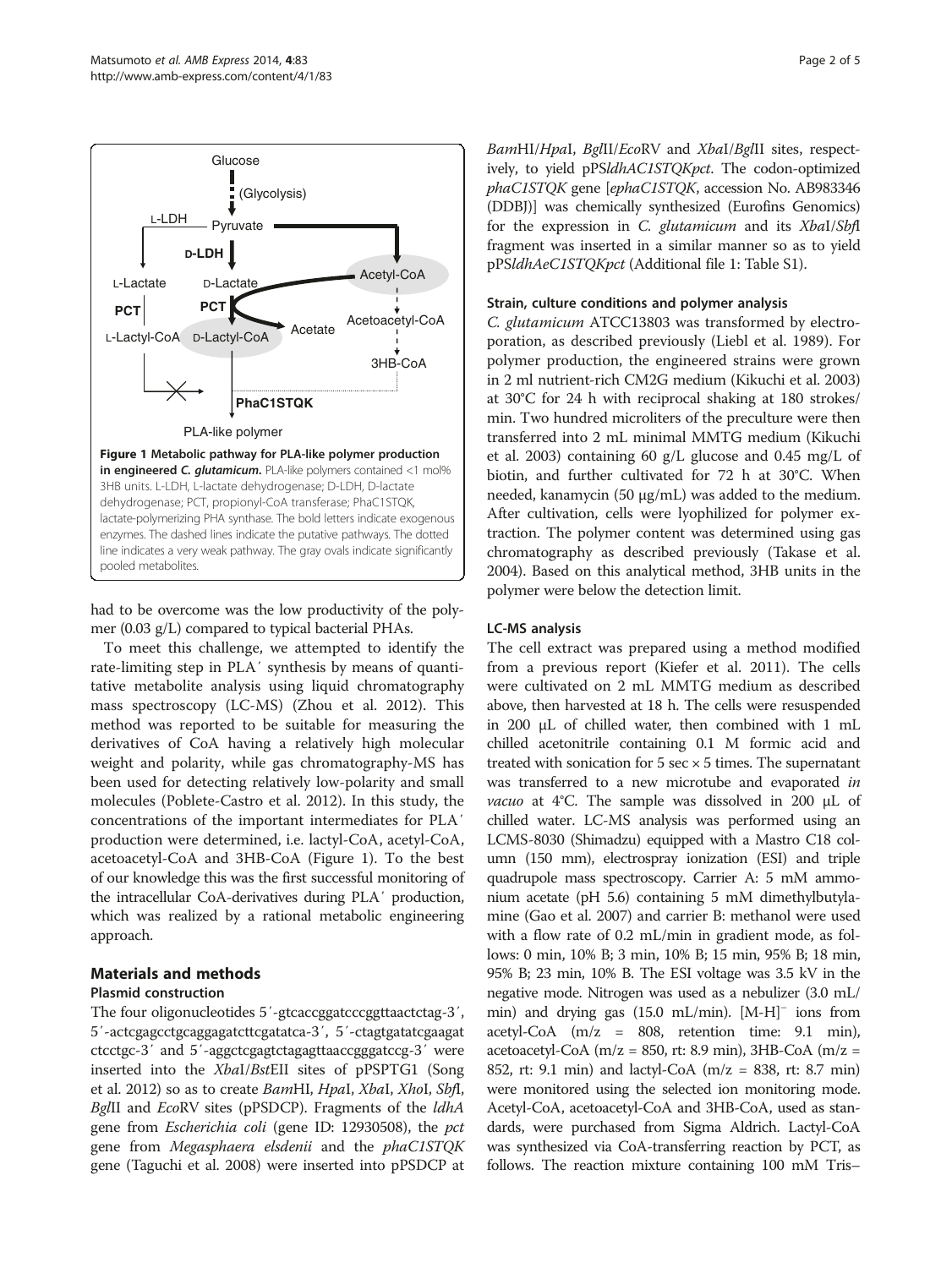HCl (pH 7.4), 0.4 mM acetyl-CoA, 12.5 mM sodium lactate and 0.1 mg/mL purified His-tagged PCT (Additional file [1](#page-4-0)) was incubated at 30°C for 30 min. Then lactyl-CoA was purified using a preparative HPLC equipped with a C18 reverse phase column.

#### SDS-PAGE analysis

The cells cultivated under the polymer producing conditions were harvested at 18 h. The cells were resuspended in 25 mM Tris–HCl (pH 7.5) buffer and treated with sonication. The whole cell extracts were subjected to SDS-PAGE.

# Results

# The use of a single plasmid system increased transformation efficiency

In a previous study, a dual plasmid system using pPS and pVC vectors was used for PLA′ production (Song et al. [2012](#page-4-0)). To reduce the use of antibiotics, the expression vector was reconstructed so that the recombinant form was maintained only in the presence of kanamycin. In addition, the single plasmid system improved the transformation efficiency compared to the dual plasmid system (from  $3 \times 10^2$  to  $2 \times 10^4$  colonies/μg DNA). Therefore, the single plasmid system was used for further study.

# Determination of the CoA intermediates in the engineered

The wild-type *C. glutamicum* and the recombinant cells harboring pPSldhAC1STQKpct were cultivated under the polymer-producing conditions. The cells were harvested in the logarithmic growth phase (18 h) and subjected to metabolite analysis. The concentrations of aectyl-CoA, lactyl-CoA, acetoacetyl-CoA and 3HB-CoA in the cells were determined. The key points for the successful measurement of the CoA derivatives were shown to be a rapid extraction of the cells along with the an appropriate ion pair reagent. For the wild-type cells, the acetyl-CoA concentration was 89 nmol/g-dry cells, and unexpectedly, a small amount of lactyl-CoA was also observed (Figure 2). In contrast, the recombinant cells exhibited an elevated concentration of lactyl-CoA, which was concomitant with a significant reduction in the concentration of acetyl-CoA. This result suggests that PCT promoted lactyl-CoA synthesis, and more importantly, acetyl-CoA is able to serve as a CoA donor for the generation of lactyl-CoA (Figure [1](#page-1-0)). The concentrations of acetoacetyl-CoA and 3HB-CoA were below the detection limit for all of the conditions tested (data not shown). From these observations, the interconversion of lactate + acetyl-CoA  $\leftrightarrow$ lactyl-CoA + acetate presumably achieved an equilibrium state, namely, the polymerization of lactyl-CoA would be a retarded step.





100

120

# Enhanced expression of PHA synthase elevated PLA-like polymer production

In order to evaluate the aforementioned hypothesis and to overcome the existing limitation, we attempted to improve the expression level of PHA synthase. For this purpose, the codon-optimized PHA synthase gene  $ephaCl<sub>Ps</sub>STQK$ , which was supposed to be efficiently translated in C. glutamicum, was synthesized. First, the effect of the codon-optimization on the expression of the enzyme was evaluated. As shown in Figure [3](#page-3-0), the cells harboring the codon-optimized gene had an increase in the expression level of PHA synthase.

Next, the PLA′ production was investigated for the cells harboring parent and codon-optimized PHA synthase genes. As expected, the cells expressing a higher level of PHA synthase accumulated more PLA′ (4.4-fold) than the control (Table [1\)](#page-3-0). Thus, the metabolic engineering, which was designed based on the metabolite analysis, did successfully improve the polymer production. In addition, this result supported the validity of the method for the determination of the metabolite concentrations.

# Metabolite analysis of the modified cells indicated the rate-limiting step remained

The metabolite concentrations in the cells harboring the codon-optimized gene were measured. Despite the increase in the polymer content (Table [1](#page-3-0)), there was no significant difference between the metabolite levels in the two types of recombinant cells (Figure 2). This result indicated that the rate-limiting at polymerization step remained even with the reinforced expression of PHA synthase.

# **Discussion**

In this study, metabolite analysis was shown to provide quantitative information that was very useful for addressing the rate-limiting step in the PLA′ production. In the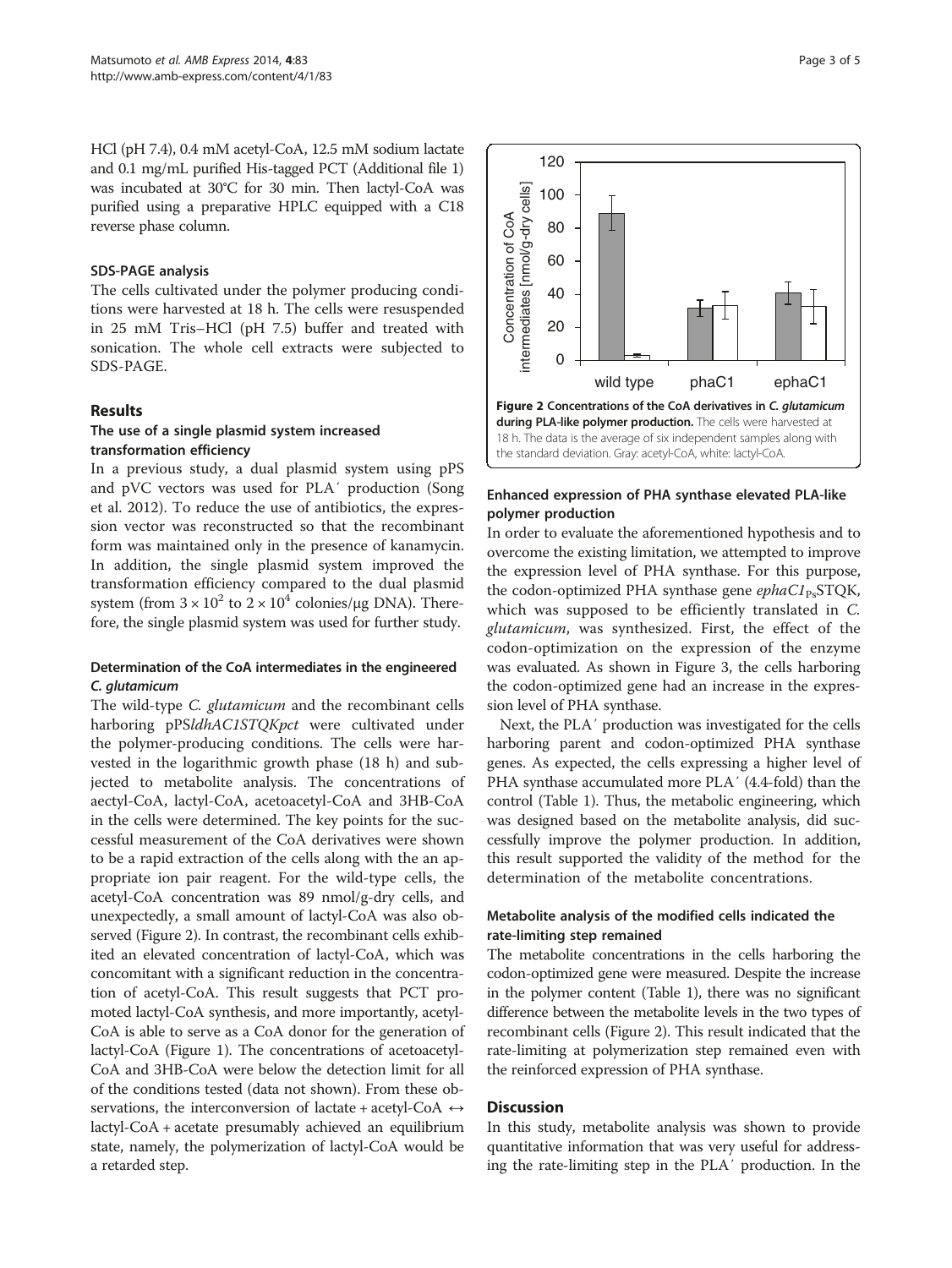<span id="page-3-0"></span>Matsumoto et al. AMB Express 2014, 4:83 Page 4 of 5 http://www.amb-express.com/content/4/1/83



previous studies, the rate-limiting step in PHA production has been only qualitatively explored based on the polymer production in vivo. For examples, in the case of P(3HB) production in C. glutamicum, the expression of the highly active acetoacetyl-CoA reductase (PhaB) mutant from Ralstonia eutropha improved P(3HB) production (Matsumoto et al. [2013](#page-4-0)), suggesting that monomer supply is a rate-limiting step in P(3HB) synthesis. A similar result was obtained in transgenic P(3HB)-producing tobacco (Matsumoto et al. [2011](#page-4-0)). Here it should be noted that in these studies it was impossible to determine whether the improved the PhaB activity was sufficient or not unless the PhaB activity was further increased. In other words, P (3HB) production should reach a plateau if the PhaB activity was sufficient under the original conditions. In contrast, based on the metabolite analysis, the rate-limitation of PLA

Table 1 PLA-like polymer production in engineered C. glutamicum<sup>a</sup>

| Relevant genes           | Cell dry weight<br>(q/L) | Polymer content<br>(wt%) |
|--------------------------|--------------------------|--------------------------|
| None (wild-type control) | $11.4 + 1.7$             | ND <sup>b</sup>          |
| phaC1STQK, pct, ldhA     | $10.7 \pm 2.0$           | $0.27 + 0.01$            |
| ephaC1STQK, pct, IdhA    | $9.3 + 0.5$              | $1.19 + 0.01$            |

<sup>a</sup>Cells were grown on 2 mL MMTG medium containing glucose for 72 h at 30°C. The data is the average of triplicate samples along with the standard deviation. <sup>b</sup>ND: not detected.

synthesis at polymerization step was shown to remain after PHA synthase was overexpressed. Therefore, it was expected that an additional enhancement in polymerizing activity would be needed to increase PLA′ production.

It was a chance discovery that the engineered C. glutamicum expressing  $PhaCl<sub>Ps</sub>STQK$  synthesized PLA'. On the other hand, it has been reportedly demonstrated that E. coli engineered to express the same set of enzymes did not produce PLA′ (Nduko et al. [2013;](#page-4-0) Shozui et al. [2011;](#page-4-0) Yamada et al. [2009](#page-4-0); Matsumoto and Taguchi [2013a](#page-4-0)). Thus, the mechanism for PLA<sup>'</sup> synthesis in *C. glutamicum* has been an important issue. A clue for answering this question might be the small amount of 3HB units (<1 mol %) incorporated into the polymer (Song et al. [2012\)](#page-4-0). The presence of 3HB units in the polymer suggests that this organism is likely to possess intrinsic 3HB-CoA (Figure [1](#page-1-0)). The result of the present study, however, demonstrated that the concentration of 3HB-CoA was below the detection limit. Thus, 3HB-CoA may be synthesized via an unidentified, very weak route and/or rapidly metabolized. In comparison, in R. eutropha, which is an efficient P(3HB) producer, a much higher concentration of 3HB-CoA (0.1-1 nmol/g-dry cells) has been reportedly observed (Fukui et al. [2014](#page-4-0)). The very low 3HB-CoA level in C. glutamicum might account for the capacity of this organism to produce the copolymer with an extremely high LA fraction. Further investigation of LA-based polymerproducing E. coli is needed to clarify this issue.

The wild-type C. glutamicum unexpectedly synthesized lactyl-CoA or another compound having the same m/z and retention time. The metabolite level was too low to be detected using the MS/MS mode. Thus, currently the molecule is not confidently identified. However, if the existence of lactyl-CoA is postulated, this molecule should be L-lactyl-CoA, which cannot be incorporated into the polymer due to the strict stereospecificity of PHA synthase (Tajima et al. [2009](#page-4-0)), because the wild-type C. glutamicum possesses no D-LDH gene (Kalinowski et al. [2003](#page-4-0)). To date, the presence of lactyl-CoA in C. glutamicum has not been reported and its physiological role is unknown. Thus it may be an interesting research target.

Although PLA′ production was successfully increased by the overexpression of PHA synthase (Table 1), the polymer content was lower than previously reported results (up to 1.4 wt%) obtained using100 mL-scale flask cultures (Song et al. [2012\)](#page-4-0). This difference was probably due to the aeration efficiencies in the test tubes and flasks. Because the lactic acid production in *C. glutamicum* is influenced by the oxygen supply (Inui et al. [2004\)](#page-4-0), the aeration rate would be expected to have an impact on PLA′ production. More detailed analysis and fine-tuning of the aeration using a jar-fermentor is needed to optimize the culture conditions.

In summary, the levels of CoA derivatives in engineered C. glutamicum during PLA′ production were determined,